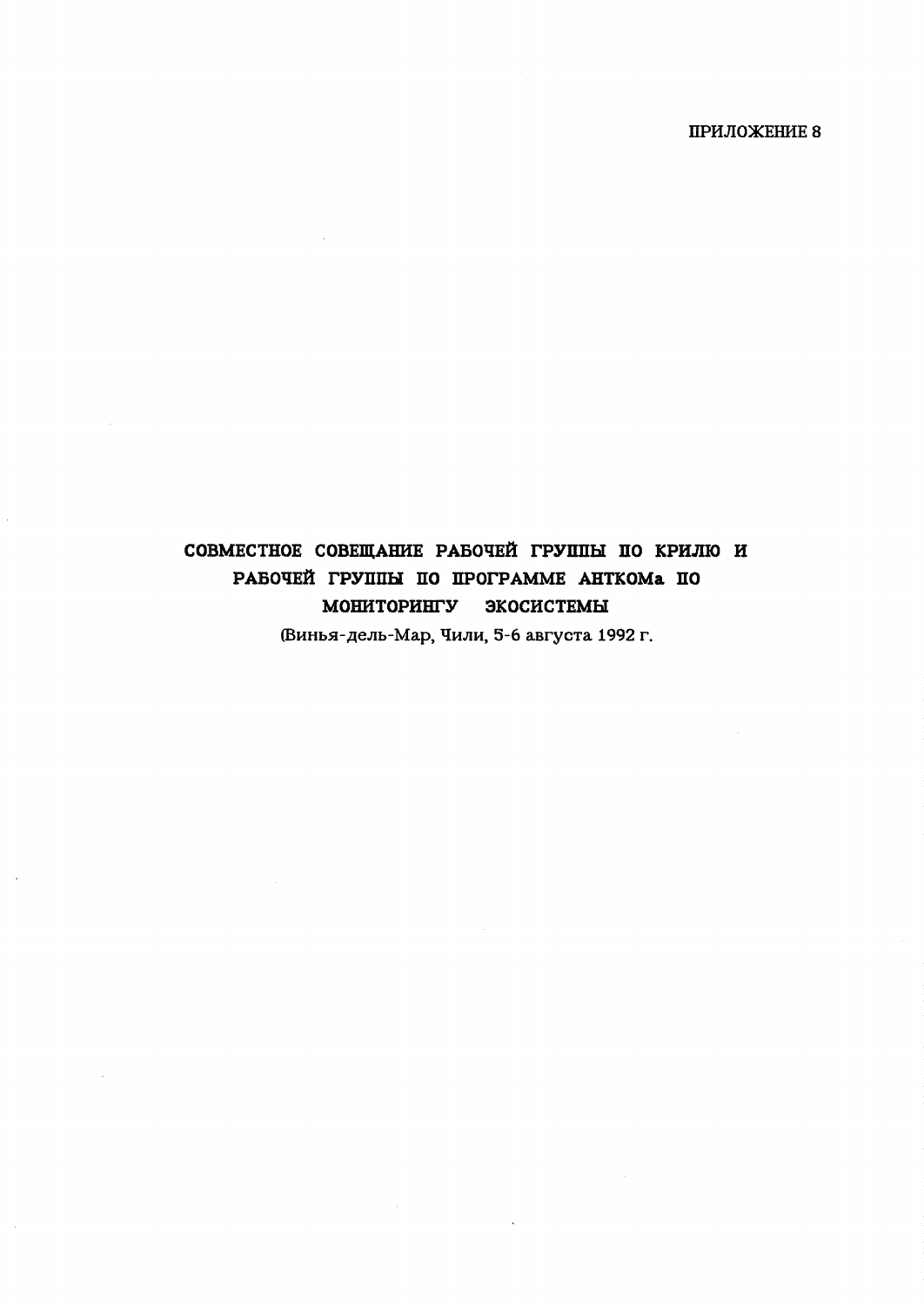## СОВМЕСТНОЕ СОВЕШАНИЕ РАБОЧЕЙ ГРУППЫ ПО КРИЛЮ И РАБОЧЕЙ ГРУППЫ ПО ПРОГРАММЕ АНТКОМА ПО МОНИТОРИНГУ ЭКОСИСТЕМЫ (Винья дель Мар. 5-6 августа 1992 г.)

(Отчет Созывающего и Докладчиков)

### **ВВЕДЕНИЕ**

Настоящий отчет был подготовлен Созывающим Совместного совещания г-ном О. Остведтом (Председатель Научного комитета) и Созывающими Рабочей группы по крилю (WG-Krill) и Рабочей группы по Программе АНТКОМа по мониторингу экосистемы (WG-CEMP), г-ном Д.Г.М. Миллером (Южная Африка) и д-ром Дж.Л.Бенгтсоном (США). Этот отчет суммирует обсуждение совещания и сделанные выводы.

### ЗАДАЧИ СОВЕЩАНИЯ

Главной задачей Совместного совещания было способствовать взаимодействию между WG-Krill и WG-CEMP по вопросам общих интересов.

### ОБЗОР ИНФОРМАЦИИ И ОЦЕНКА

Потребности хищников в криле

 $1.$ Прохождение криля через полотно сетей

> В прошлом, термин "прохождение криля через полотно сетей" был причиной некоторой неясности. Она возникала в основном в связи с ad *hoc* использованием WG-Krill поправочного коэффициента **d** в расчетах вылова криля, который в какой-то мере неявно учитывает количество криля, которое должно пройти через полотно сетей для удовлетворения потребностей хищников. Рабочая группа WG-Krill отметила, что эти потребности в большой степени будут неявно предположены в функции естественной смертности криля М, также применяемой в расчетах потенциального вылова. Уточнение WG-Krill процедуры оценки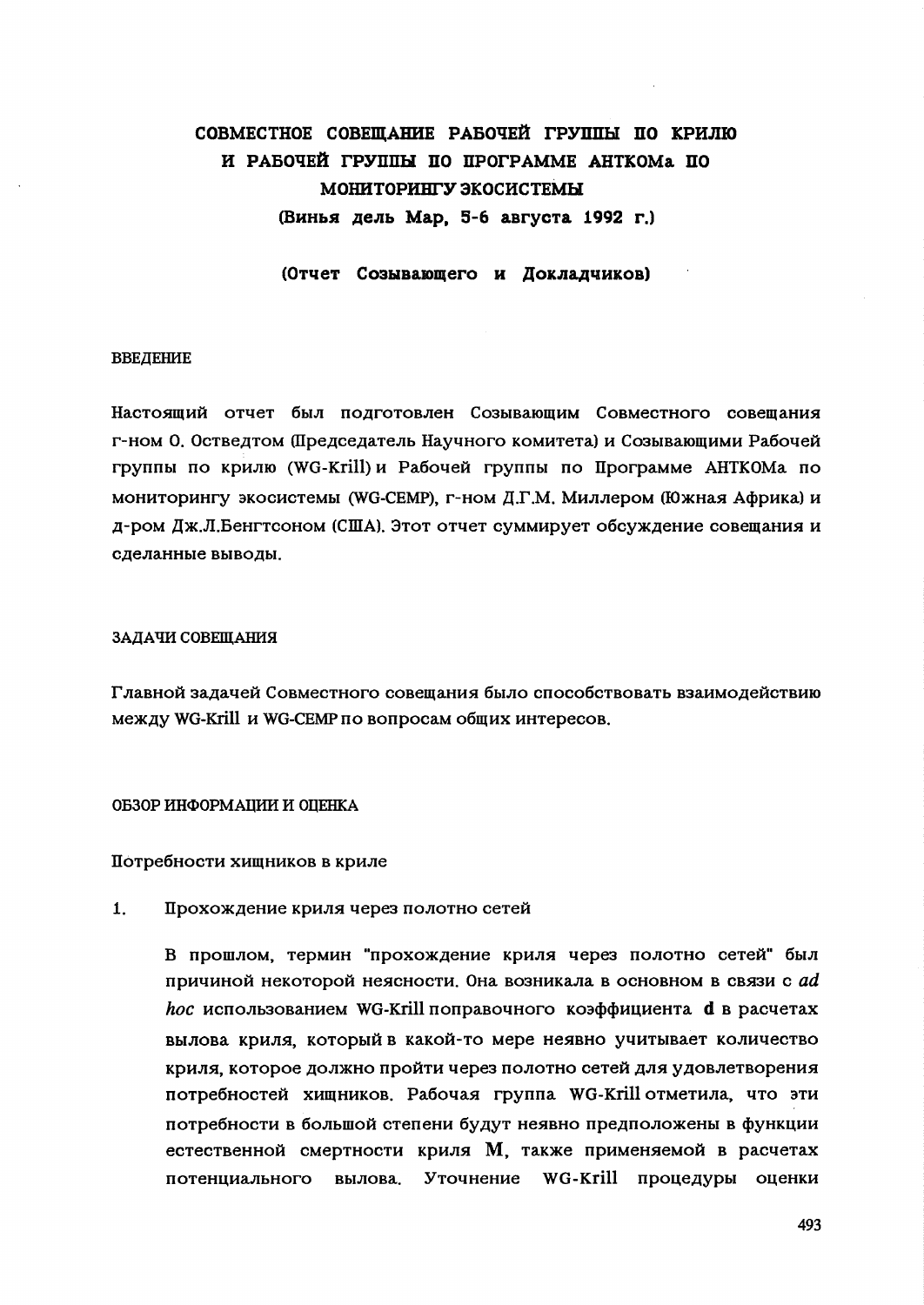практически позволило устранить коэффициент d. Впоследствии было решено, что дальнейшее объяснение того, что имеется в виду под "прохождением через сеть" (на основании определения, разработанного WG-Krill на ее последнем совещании) принесло бы пользу в плане учета потребностей хищников в криле и в целях улучшения понимания информации, требуемой от WG-CEMP.

Рассмотренные концепции схематически изображены на Рисунке 1. Распределение биомассы криля в непромысловый период отмечено сплошной линией. Биомасса (B) выражена как пропорциональное прохождение через сеть (B/K), где К является средней биомассой в непромысловый период. Естественные колебания в пополнении из года в год в свою очередь вели к колебаниям в биомассе и поэтому отвечают за распределение в показанном В/К, а не то, что В точно равняется К.

При промысле распределение биомассы перемещается влево и ее форма может расшириться (см. пунктирную линию). Чем выше интенсивность промысла. тем больше перемещение и расширение. При учете воздействия промысла на хищников, степень перемещения (относящаяся к среднему пропорциональному прохождению, ВрК) не является самой важной. Скорее это более низкий предел распределения, поскольку на здоровье популяций хищников более сказывается особенно низкая биомасса. В описанном примере необходимо отметить, что если "критический" уровень, ниже которого хищники серьезно страдают, достигает указанного, вероятность подобного появления гораздо больше в промысловый период, поскольку намного большая часть площади под пунктирной линией лежит ниже "критического" уровня по сравнению со сплошной (непромысловый период) линией.

Объяснение, представленное выше, подчеркивает, что при разработке рабочих определений необходимо учитывать критические уровни эффективности питания хищников по отношению к прохождению криля через сеть в целях согласованности с требованиями Статьи II.

#### $2<sub>1</sub>$ Функциональные взаимоотношения между крилем и хищниками

Следуя из (1) выше, был разработан первоначальный подход к усовершенствованию информации по функциональным взаимоотно-

494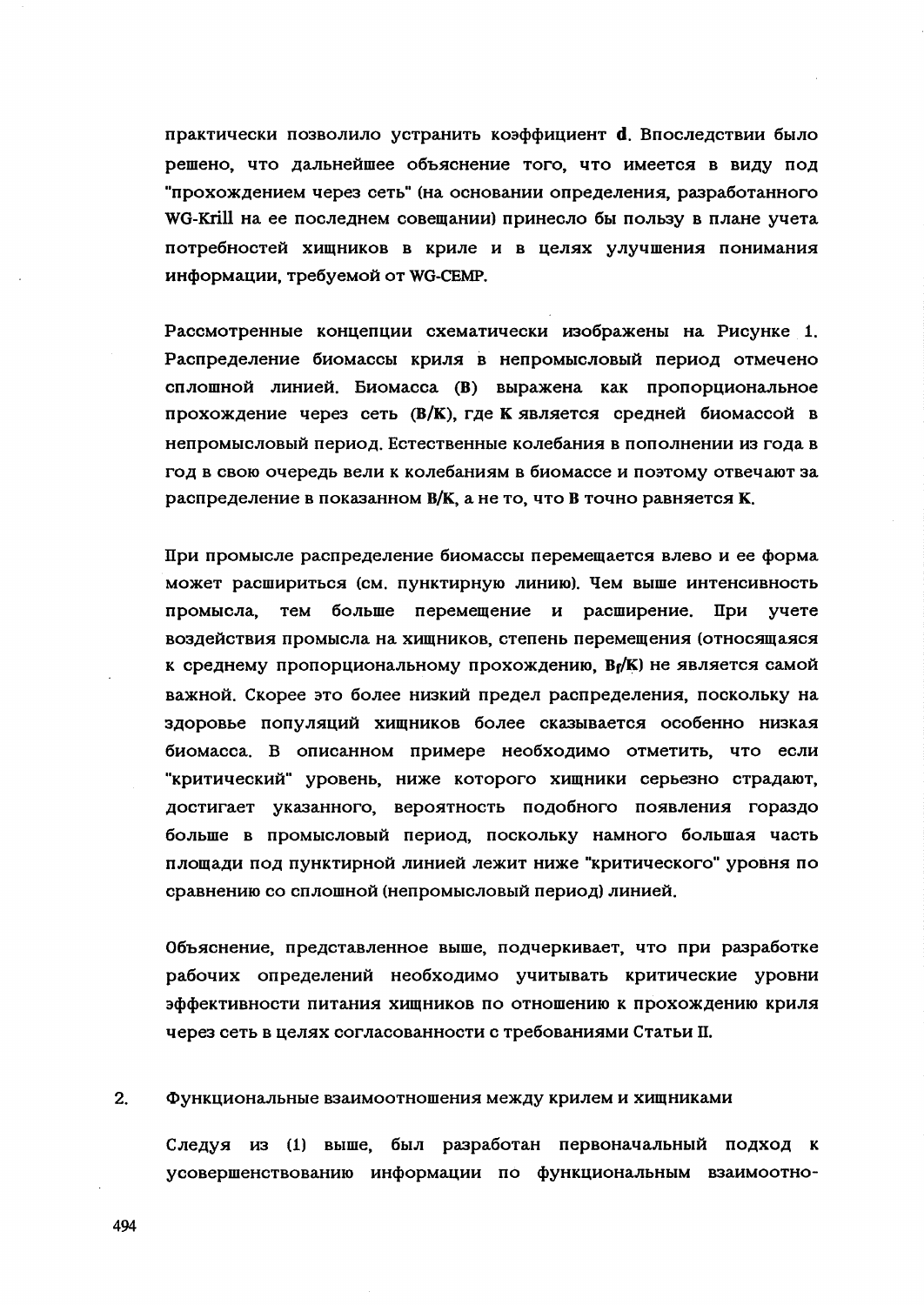шениям между наличием криля (т.е. численность плюс распределение) и эффективностью питания хищников. Описание этого подхода приводится в Дополнении 1. Было подчеркнуто, что предположения, лежащие в основе этого подхода, по необходимости упрощены и важным компонентом моделирования станет испытание их правильности.

Действие: **Организация COOTRETCTBULL** моделирования  $\mathbf{R}$  $\mathbf{c}$ предложениями, содержащимися в Дополнении 1.

#### $3<sup>1</sup>$ Биомасса криля в сравнении с наличием

При рассмотрении биомассы (численности)  $\mathbf{H}$ наличия криля (численность и распределение) в плане взаимодействий с хищниками, вероятнее всего. наличие криля является более важным что компонентом. Это разграничение должно быть принято во внимание при разработке моделей, связывающих вылов криля с функциональными взаимоотношениями между крилем и хищниками (см. также (2) выше и Приложение 1.). Тем не менее, в интересах простоты, разработка моделей функциональных взаимоотношений между хищниками и крилем должна быть на первых порах направлена на численность криля только в плане потребления хищниками. Модели, специально направленные на проблему наличия криля, явились бы дальнейшим усовершенствованием первоначального подхода.

Действие: Имеющиеся данные должны быть подвергнуты анализу как первый шаг в направлении изучения проблемы численности криля в сравнении с наличием. Должны быть выполнены съемки хищник-жертва. Проблема должна быть учтена в последующем усовершенствовании подхода моделирования, определенного в  $(2)$  выше.

#### $\overline{4}$ . Усовершенствование функциональных взаимоотношений

Согласились, что естественная изменчивость эффективности питания ХИШНИКОВ наличия криля. вызванная колебаниями условий И окружающей предложила "естественные эксперименты" в среды,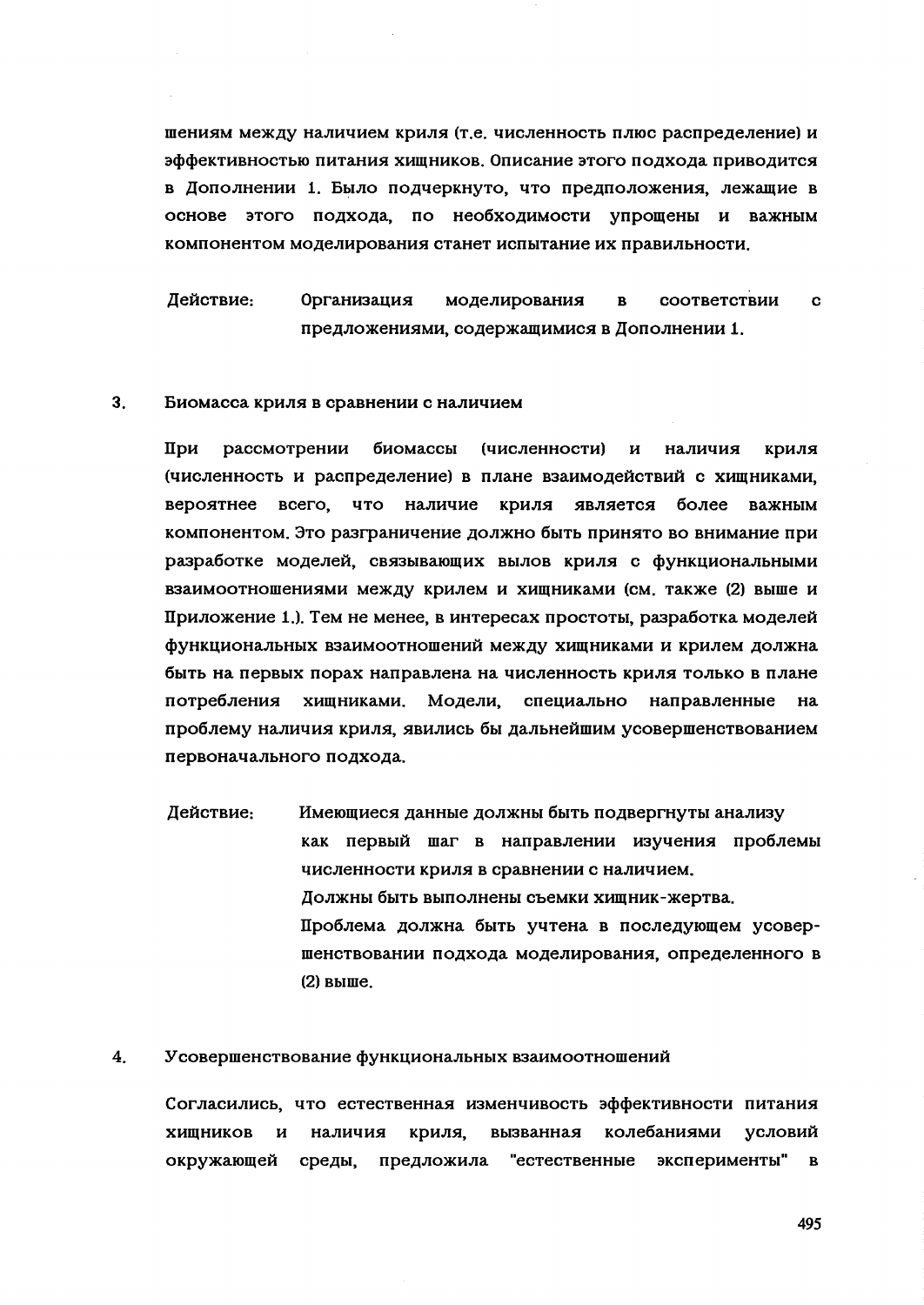пределах СЕМР. Рассмотрение этих естественных экспериментов в предсказуемом контексте могло бы помочь в понимании меж- и внутригодовых моделей взаимодействия хищника, потребляемого вида и условий окружающей среды. Следует рассмотреть способы оценки воздействия естественных экспериментов.

Также согласились, что большая изменчивость в эффективности питания хищников и стохастичность окружающей среды усложняют задачу разграничения изменений, вызванных естественными явлениями и промыслом. Например. физическая окружающая среда (например морской лед) воздействует на хищников, как прямо, так и косвенно, через их потребляемых видов. Хотя какой-либо режим экспериментального промысла возможно составляет единственный способ, по которому можно определять функциональные взаимоотношения между крилем. хищниками, окружающей средой и промыслом, подобный режим необходимо испытываться в течении ряда лет для полного расчета изменчивости. упомянутой выше. высоких уровней Подобные эксперименты могут стать частью более общего подхода к вопросу различения естественных изменений от вызванных промыслом. Тем не менее, возможно существуют другие методы усовершенствования функциональных взаимоотношений, не требующие сложных экспериментальных схем.

Если подобные эксперименты будут проводиться, их схемы должны тщательно разрабатываться заранее. Для этого потребуется такой подход к моделированию, который должен попытаться оценить статистическую точность для количественного определения изменений, вызванных промыслом, и кроме того, дать некоторую оценку связанных с этим практических соображений.

- Выводы: Должна быть тщательно исследована роль режима экспериментального промысла в целях установления функциональных связей между крилем, хищниками, окружающей средой и промыслом.
- Действие: Должны быть представлены детальные описания возможных режимов экспериментального промысла, а также оценена их действенность.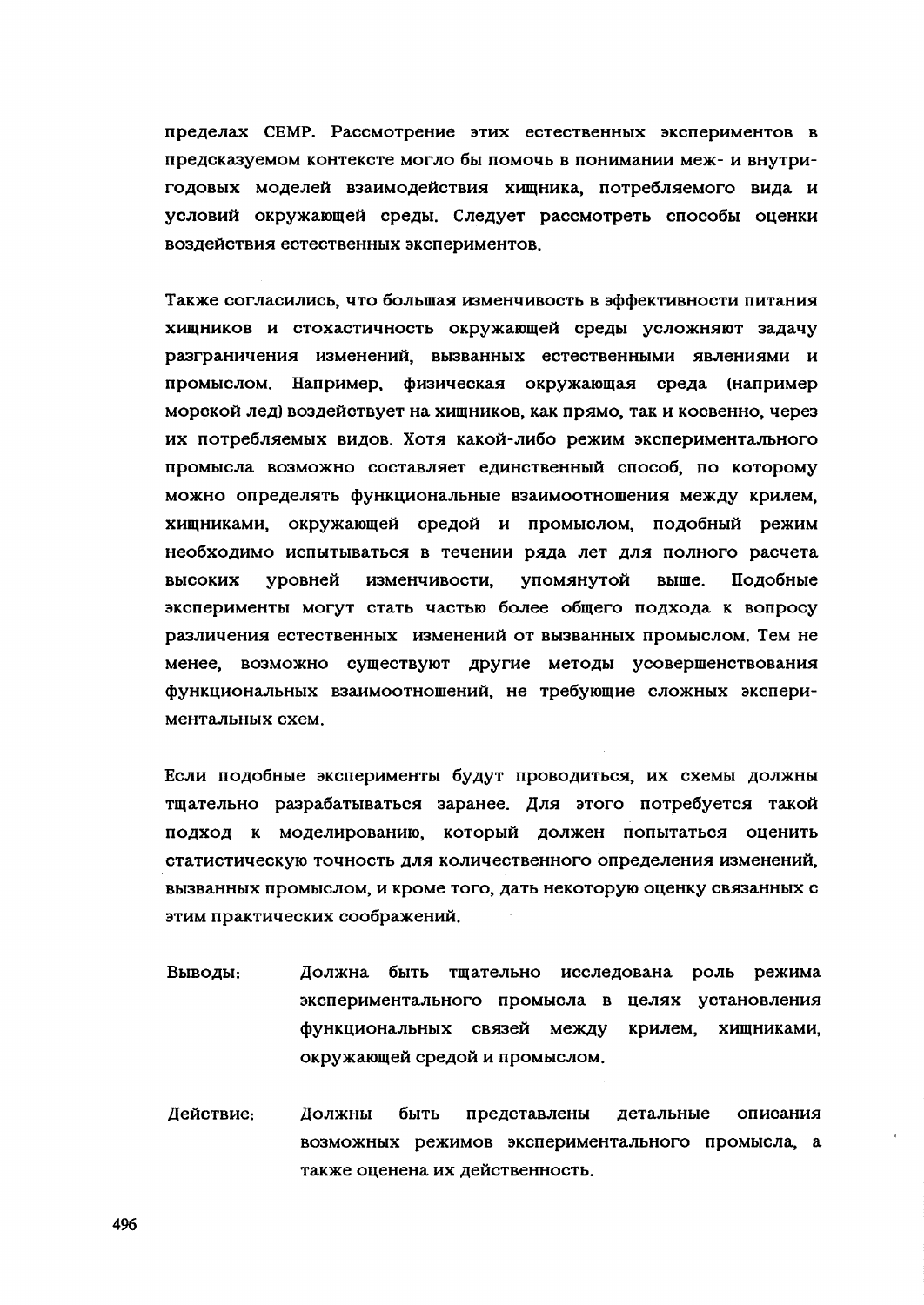Для оценки статистического исполнения и экономической эффективности возможных режимов экспериментального промысла и усовершенствования оценок функциональных взаимодействий между наличием криля и эффективностью питания ХИШНИКОВ ДОЛЖНО быть разработано стратегическое моделирование.

Потенциальное совмещение промысла криля и мест обитания хищников

 $5<sub>1</sub>$ Учитывание требований хищников в размещении ограничений на вылов по подрайонам

При разработке подхода к возможным размещениям предохранительного ограничения на вылов в будущем в размере 1,5 млн. тонн криля в районах, расположенных в пределах Статистического района 48, один из вариантов, рассмотренных WG-Krill, был сфокусирован на необходимости учета требований хишников. Подвергалась сомнению не только возможность получения общих оценок потребностей хищников в криле в различных частях Статистического района 48, было поставлено под сомнение само включение обитающих на суще хищников в подобные оценки. Таким же образом, хотя можно было бы использовать локализованные ситуации, их отношение к целым статистическим подрайонам может быть с трудом подвергнуто оценке. В результате, WG-СЕМР поручили тщательно рассмотреть этот вопрос в целях оценки возможности применения информации по потребностям хищников в размещение ограничений на вылов криля в пределах статистических подрайонов.

Действие: Следует дать некоторые грубые оценки потребностям хищников в криле по Подрайонам. Должна быть изучена осуществимость применения такой информации в размещении предохранительного ограничения на вылов.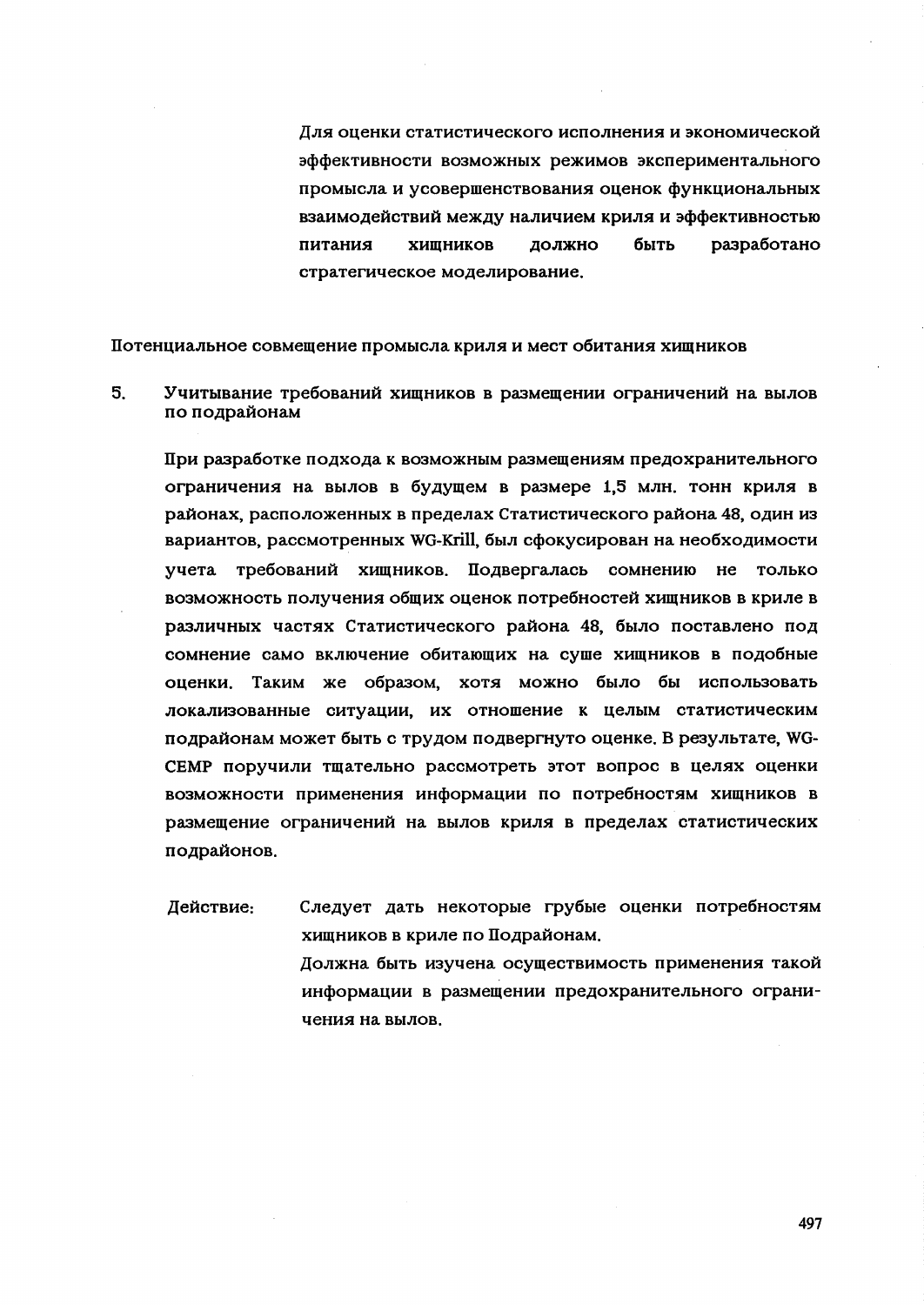#### $6<sub>1</sub>$ Время и место ведения промысла

Была подчеркнута ценность данных за каждое отдельное траление в определении размещения деятельности по промыслу криля, особенно в отношении идентификации районов совмещения промысла и обитающих на суще хищников. С удовлетворением были приняты отчеты о промысловых операциях Чили и России. Представление подобных данных в АНТКОМ по возможности приветствовалось. Были отмечены проблемы с представлением данных некоторыми странами, ведущими промысел.

Действие: Должно поощряться представление данных за каждое отдельное траление при промысле криля по всем районам.

#### $7<sub>1</sub>$ Диалог на тему рабочих характеристик промысла криля

Продолжающийся между рыбаками, владельцами промысловых операций и учеными, работающими над вопросами, относящимися к промыслу криля. разговор оказывается крайне полезным для улучшения существующего на сегодняшний день понимания динамики промысла и его рабочих характеристик. Это улучшенное понимание вероятно будет способствовать рассмотрению различных подходов к управлению в будущем и обеспечит то, что такие подходы будут точно учитывать как нужды коммерческого промысла, так и потребности хищников.

#### 8. "Излишек" криля

Продолжающееся использование термина "излишек криля"  $He$ поощряется, поскольку он спецефически относится к устаревшей концепции о том, что криль раньше поедаемый гладким китом, теперь доступен всей остальной системе, включая промысел. Современное понимание динамики экосистемы полагает, что эта концепция упрощена и вопрос в целом поставлен на задний план, в особенности в работе WG-CEMP. Была выражена точка зрения о том, что было бы неуместно дать приоритет дальнейшему анализу взаимодействий криль-кит за предыдущие годы. Тем не менее, было отмечено, что отдельные ученые могут обнаружить некоторую пользу в использовании данных за

498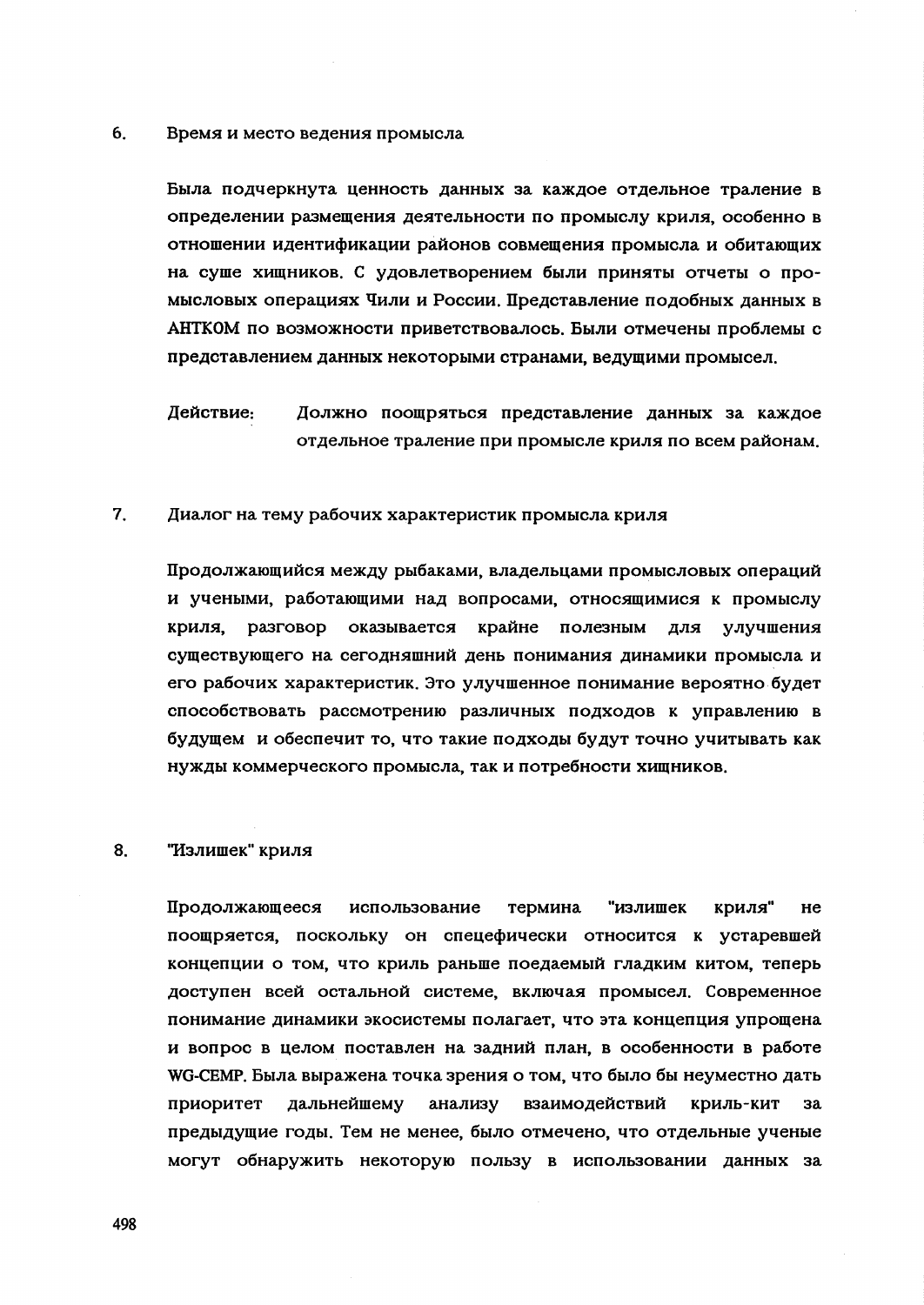предыдущие годы о потреблении криля китами в простом подсчете оценки возможного согласования таких общих оценок продукции криля с более новыми оценками численности криля.

Действие: Отдельные ученые ДОЛЖНЫ осуществлять простые подсчеты в целях сравнения предыдущих значений потребления криля китами с недавними опенками численности криля.

### КРИЛЬ, ПРОМЫСЕЛ И ДАННЫЕ ПО ХИШНИКАМ -МЕРЫ ПО УПРАВЛЕНИЮ

Разработка подходов к управлению с обратной связью

 $9<sub>1</sub>$ Экспериментальный подход СЕМР

> Хотя экспериментальный подход всегда был существенным в развитии СЕМР, было решено, что будет полезно сформулировать более формальное положение о возможности внедрения этого подхода в практику. Установление какого-либо режима промысла (см. (4) выше) с районами контроля и обработки предложило бы ценный способ демонстрации взаимоотношений причина/следствие между потенциальными воздействиями промысла на эффективность питания хищников. Хотя предполагается, что до внедрения экспериментального режима промысла будет иметься в распоряжении какое-то время, необходимо учесть, что СЕМР проводится таким образом, чтобы не препятствовать возможности начинаний конкретных экспериментов в будущем. Далее, поскольку движение криля между различными районами, возможно, является важным фактором в разработке любых экспериментов, которые могут быть предприняты, при идентификации потенциальных районов обработки и контроля необходимо запрашивать мнение WG-Krill. Требуется рассмотрение ведения мониторинга для установления подходящих исходных пунктов в подобных районах.

> Действие: Экспериментальный подход СЕМР должен стать формальным в практическом отношении.

Разработка стратегических моделей должна поощряться в целях оценки статистического исполнения и экономичес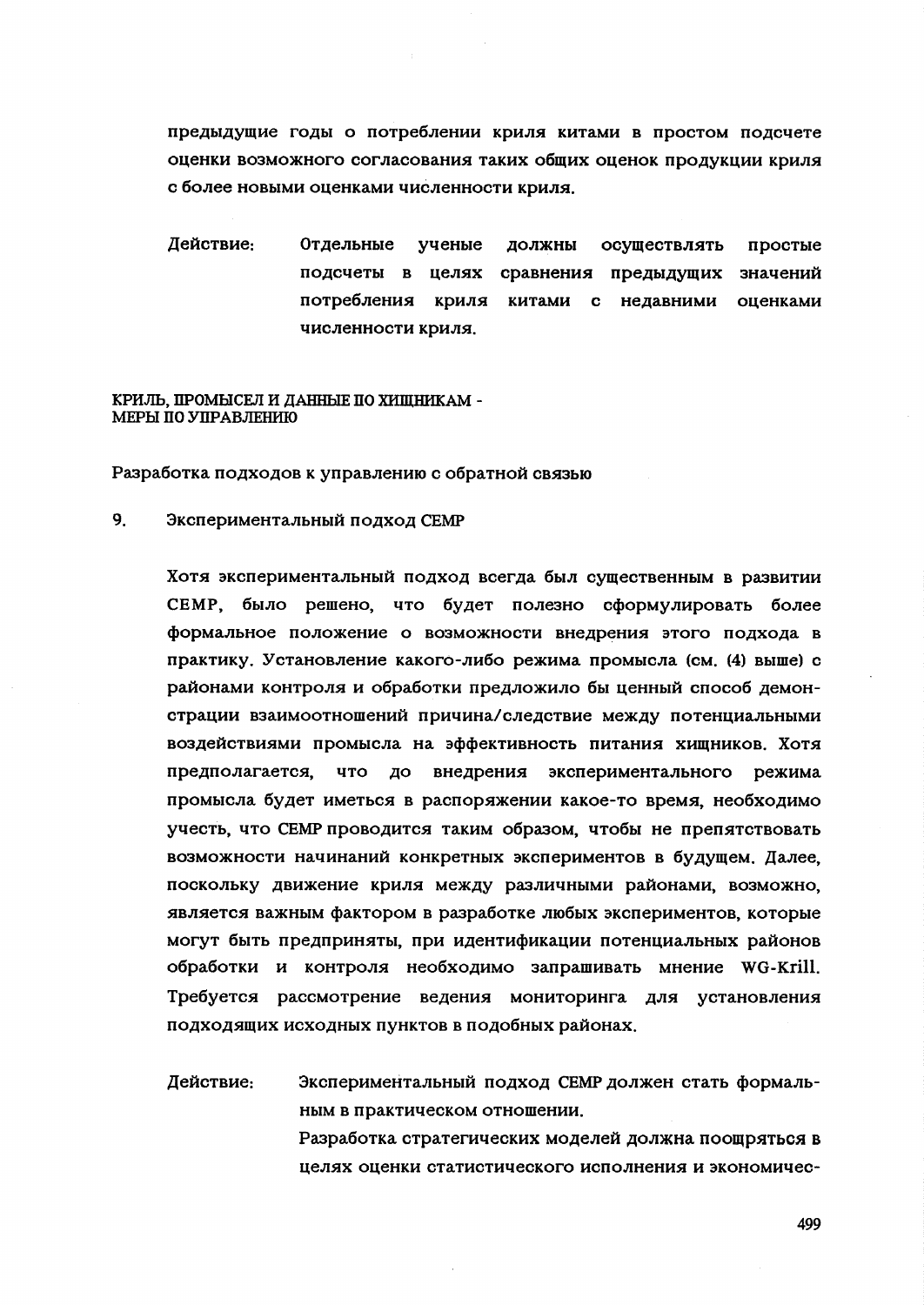кой эффективности внедрения возможных экспериментальных режимов промысла, спроектированных в целях разграничения между естественной изменчивостью в эффективности питания ХИШНИКОВ воздействий.  $\overline{M}$ вызванных промыслом.

#### $10<sub>1</sub>$ Механизмы обратной связи в рекомендациях по управлению

Различные показатели эффективности питания хищников ежегодно рассчитываются СЕМР. Согласились, что было бы полезно, если бы СЕМР рассмотрела критерии, которые **MOLAT** быть использованы  $\mathbf{B}$ спецификации уровней масштаба изменения или направлений. используемых в разработке мер по управлению (см. также обсуждение под (1) выше). Кроме того, существует необходимость разработки соответствующего механизма для включения информации, поступающей из СЕМР, в формулирование рекомендаций по управлению при промысле криля. Было отмечено, что меры могут быть предложены независимо от того, можно ли изменения в эффективности питания хищников отнести к промыслу или подобные меры были сочтены необходимыми в целях избежания усугубления ситуации, вызванной факторами, отличных от промысла (например, естественными изменениями окружающей среды).

Кроме того, WG-CEMP поручили рассмотреть возможность использования динамической схемы размещений для установления ограничений на вылов криля в различных районах. Такие размещения будут основаны на различных значениях эффективности питания хищников в пределах этих районов. Эта схема будет контрастировать с более статическими подходами, такими как те, которые были описаны в (5) выше, где уловы ограничены на основе пищевых потребностей хищников в каждом статистическом подрайоне. Динамическое размещение уровней вылова скорее всего возможно лишь post hoc, чем предварительно.

Действие: Должны быть изучены возможное использование и предсказуемое применение динамического размещения ограничений на вылов криля на основании эффективности питания хищников.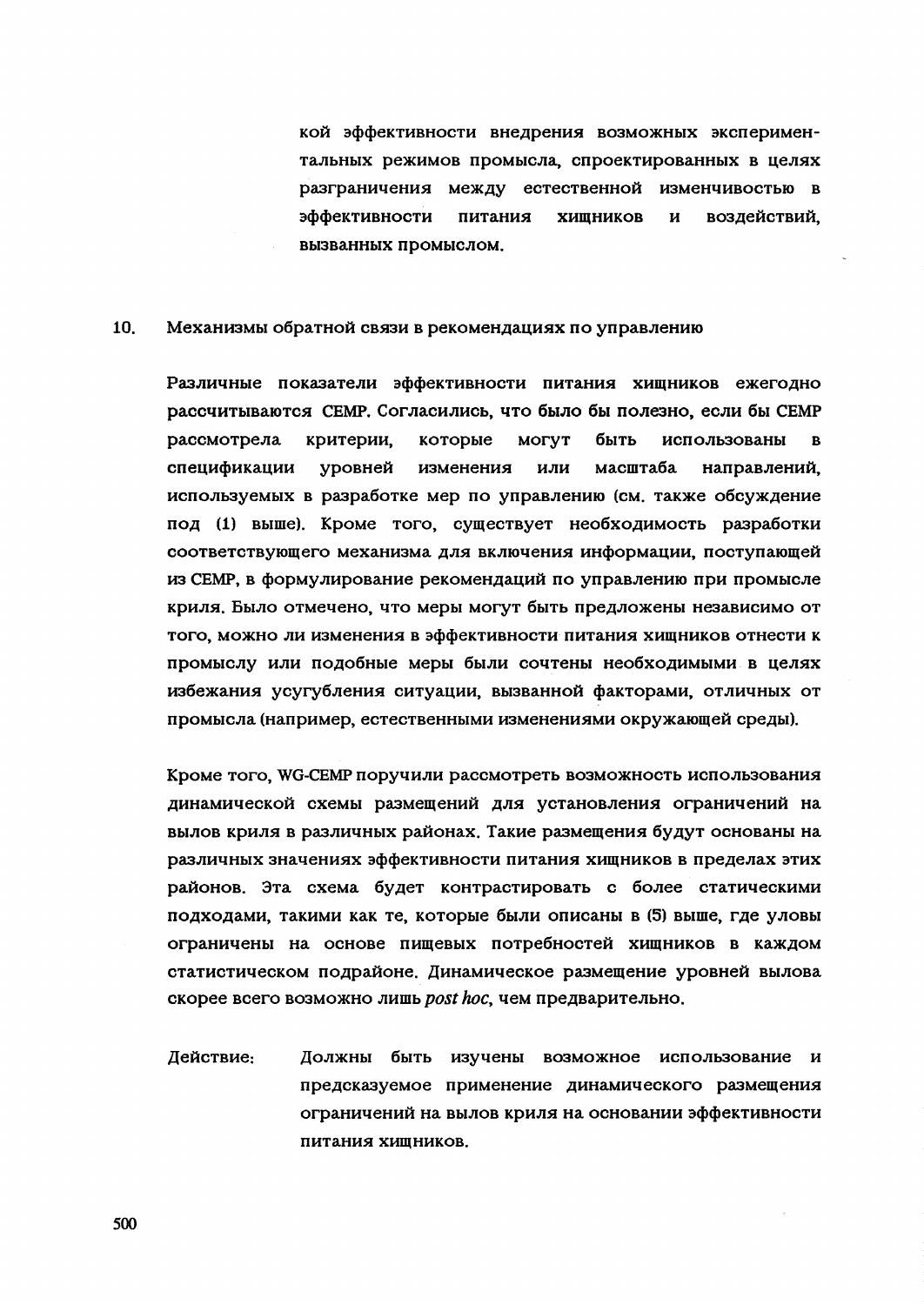Подходы к моделированию должны быть разработаны в целях изучения исполнения и правил принятия решений. лежащих в основе использования информации СЕМР в формулировании рекомендаций по управлению.

#### $11.$ Предохранительные меры по управлению

Было отмечено, что хотя должны быть приложены усилия для предпринятия наилучших имеющихся научных оценок, информация, необходимая для подобных оценок, либо не содержит соответствующих данных, либо этим данным присуща значительная изменчивость. Этот диапазон информации иногда приводит  $\mathbf{K}$ необходимости формулирования рекомендаций  $\overline{a}$ управлению Ha основании ограниченного понимания взаимодействий между различными компонентами экосистемы и их состояния. Кроме того, бывают случаи, когда необходимые данные имеются, но отсутствуют правила принятия решений для включения этих данных в рекомендации по управлению. решено. Поэтому было **UTO** WG-CEMP должна рассмотреть предохранительный подход к управлению совместно с сопутствующим пакетом мер, которые могут быть применены в зонах, где происходит существенное совмещение промысла и мест обитания наземных хищников в критические периоды времени (особенно во время кормления). Это исследование должно принять во внимание:

- $(i)$ потребности промысла.
- $(ii)$ уровни вылова за предыдущие годы.
- $(iii)$ потенциальное воздействие промысла на хищников;
- $(iv)$ потенциальные участки контроль/эксперимент для режимаэкспериментального промысла.
- $(v)$ неопределенность знания о функциональных взаимоотношениях между хищником, жертвой и окружающей средой; и
- $(vi)$ сведение к минимуму возможности неблагоприятного воздействия на экосистему.
- Действие: Должны быть сформулированы и оценены дополнительные меры сведения к минимуму потенциально пагубных воздействий осуществляемого промысла, ТОЛЬКО  $\mathbf{R}$

501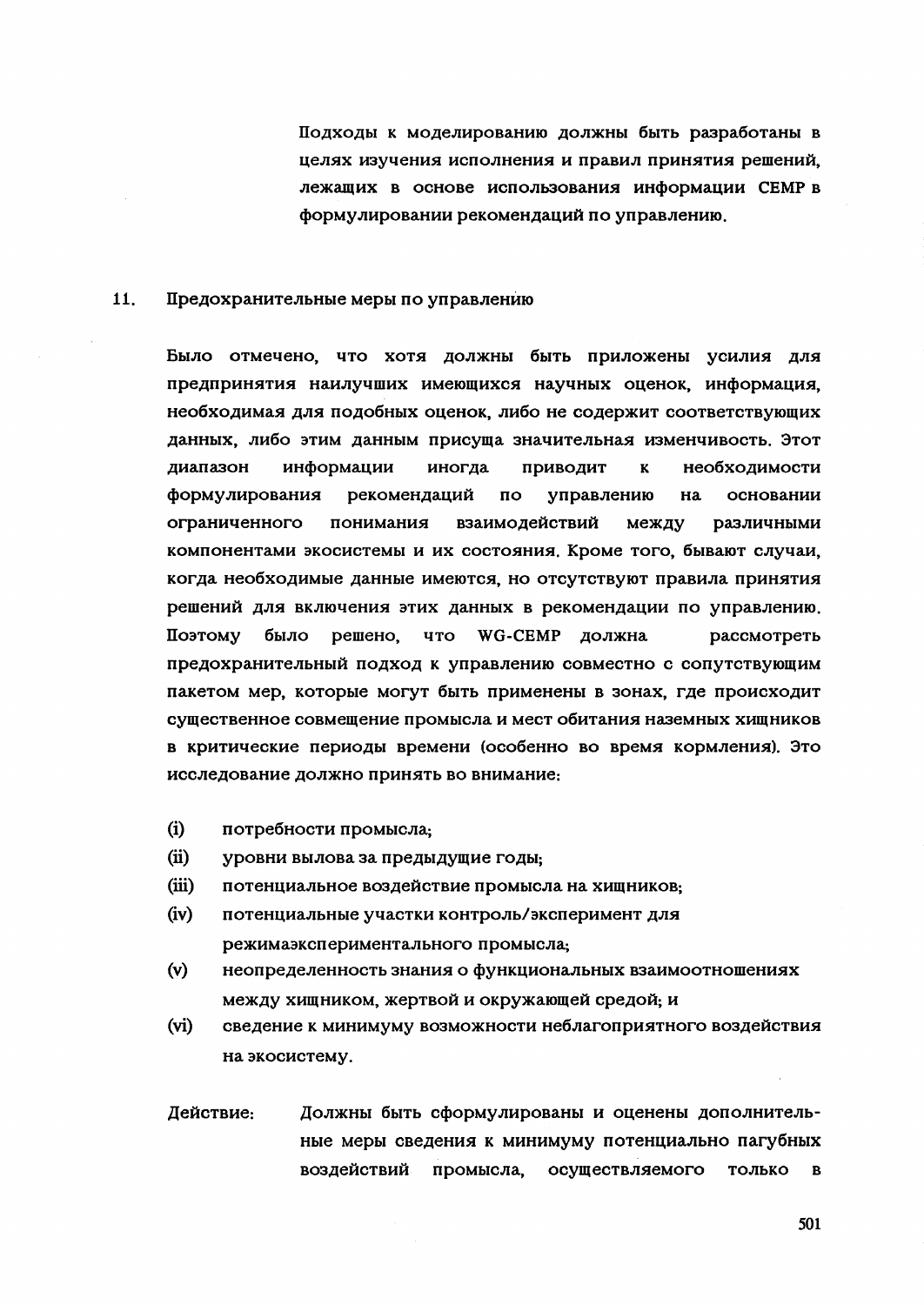пределах нагульных ареалов, в случае присутствия уязвимых обитающих на суше хишников.

### Информация, требуемая от WG-Krill

#### 12. Промысловые данные

По-прежнему поощряется продолжающееся представление данных за каждое отдельное траление по районам в пределах 100 км от участков обитающих на суше хищников. Также поощряется продолжающийся диалог в пределах WG-Krill (см. (7)). Была признана необходимость представления мелкомасштабных данных об уловах в подрайонах, отличных от тех, которые идентифицированы в Статистическом районе 48, и районов комплексных исследований (РКИ) СЕМР. Кроме того, существует необходимость демографической информации (длина, соотношение полов, стадия зрелости и т. п.) по крилю, выловленному при промысле, проводившемся близко к участкам обитающих на суше хищников (например, особенно в пределах РКИ).

Действие: Следует поощрять представление данных за каждое отдельное траление по промыслу, проводящемуся в пределах по крайней мере 100 км от участков обитающих на суше хищников.

> Также поощрять размещение научных наблюдателей на борту промысловых судов в целях способствования вышеупомянутому.

> Осуществлять представление мелкомасштабных данных по статистическому району (кроме Статистического района 48).

#### 13. Независящие от промысла данные

Оценки численности и распределения криля в РКИ должны поощряться и осуществляться на продолжающейся основе. В этой связи, возможно потребуется какое-то время для выполнения съемок хищник/жертва, как порекомендовала ad hoc Подгруппа WG-Krill по разработке схемы съемок.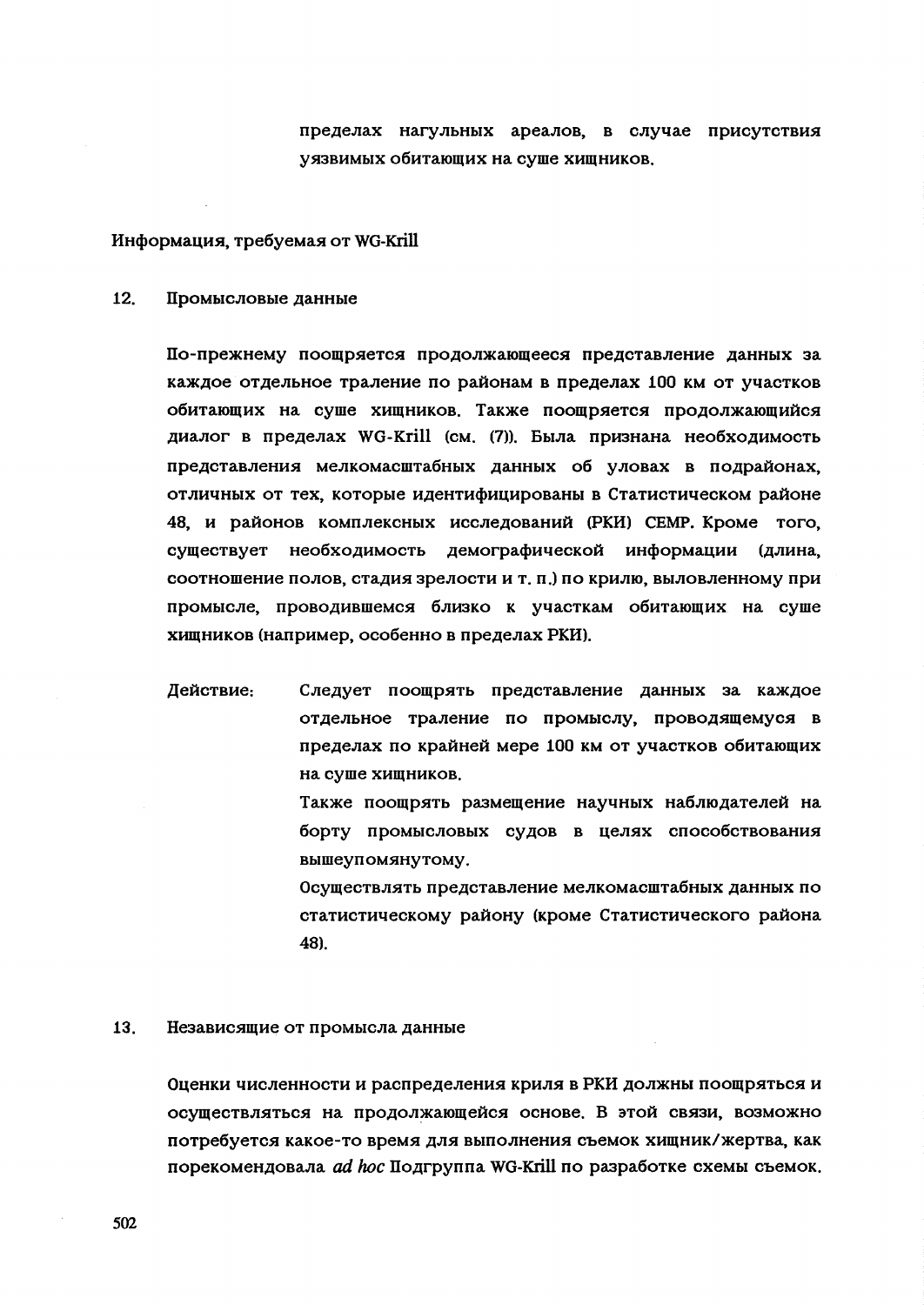Была снова подчеркнута важность перемещения криля в оценках численности и, в особенности, наличия криля,

Действие: Продолжающееся приведение в соответствие с новыми требованиями оценок численности криля в РКИ. Проведение съемок численности криля в целях охвата нелых РКИ Выполнение съемок хищник/жертва с использованием рекомендованных процедур.

Координирование деятельности WG-CEMP и WG-Krill

14. Усовершенствование координирования

> Было решено, что Совместное совещание WG-CEMP и WG-Krill внесло существенный вклад в содействие диалогу по совместным проблемам. лискуссии Особенно ПЛОДОТВОРНЫЕ имели место  $\mathbf{B}$ результате персональных контактов лиц со знанием биологии хищников, биологии криля и промысла. Совещание, кроме того, представило возможность модельщикам участвовать в дискуссиях по (в особенности о стоимости разработки) самым плодотворным подходам в направлении заполнения пробелов в знании о взаимодействии хищника, потребляемого вида и промысла. Было отмечено, что такое размещение широкого диапазона научного опыта в одном месте было в особенности полезно для продолжающейся работы как WG-Krill, так и WG-CEMP.

> Действие: Должны быть обеспечены дальнейшие возможности для продолжения тесного диалога между двумя рабочими группами.

#### 15. Координирование формулирования рекомендаций по управлению

По мере прогресса работы WG-Krill и WG-CEMP, были идентифицированы возможности сотрудничества между двумя группами в области формулирования рекомендаций по управлению Научному комитету.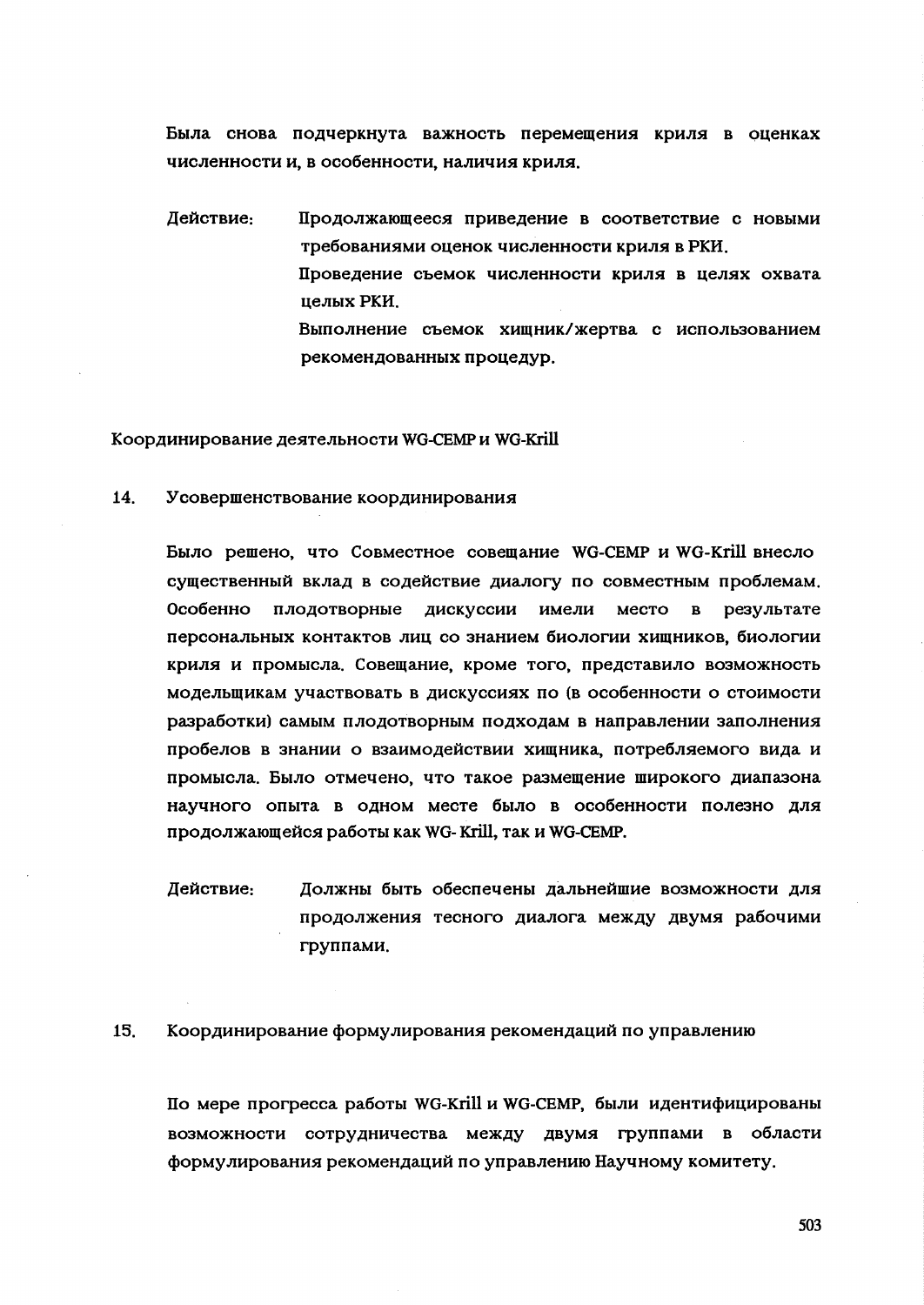В особенности, подход моделирования, описанный в Дополнении 1, был отмечен как важный первый шаг в процессе улучшения современного понимания взаимодействий между хищником, окружающей средой, крилем и промыслом. Была подчеркнута необходимость дальнейшего моделирования, как внутри, так и вне СЕМР. Такое моделирование улучшит знание о функциональных взаимоотношениях (см. (2)), а также даст некоторые основания для формулирования правил принятия решений, ответственных за включение информации по СЕМР в разработку рекомендаций по управлению.

- Действие: Обе рабочие группы должны продолжать рассматривать самые эффективные способы координирования рекомендаций по управлению.
- $16<sub>1</sub>$ Связь между созывающими рабочих групп

Важно, чтобы в целях содействия коммуникации между тремя рабочими группами Научного комитета, созывающие соответствующих групп поддерживали друг с другом рабочий контакт.

Действие: Созывающие Рабочей группы по оценке рыбных запасов (WG-FSA), WG-Krill и WG-CEMP встретятся непосредственно перед ежегодным совещанием 1992 г. (SC-CAMLR-X, пункт 12.4).